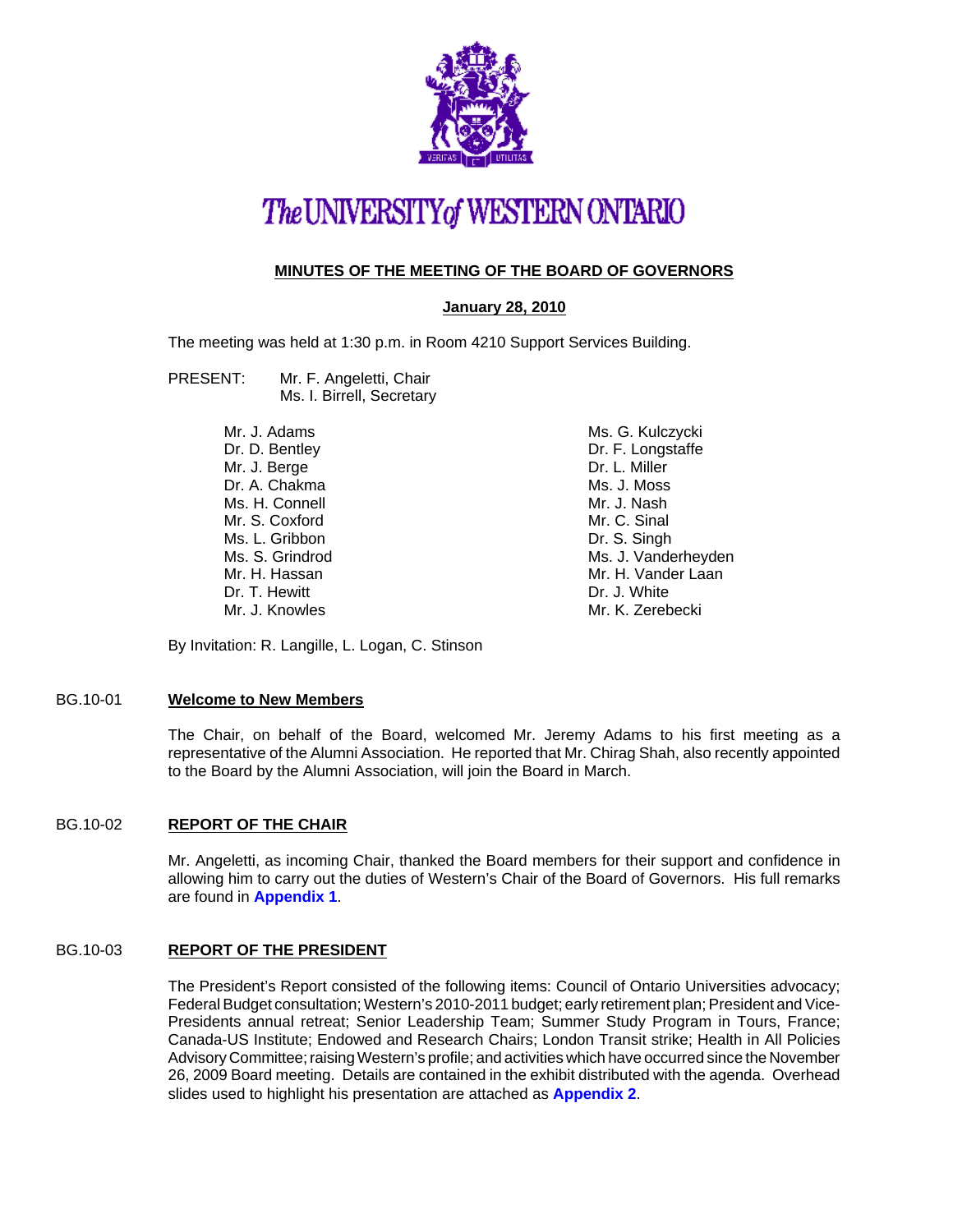# BG.10-04 **UNANIMOUS CONSENT AGENDA** [Appendix I]

It was moved by S. Singh, seconded by J. Moss,

That the 16 items listed in Appendix I be approved and/or received for information by the Board of Governors by unanimous consent.

CARRIED

# BG.10-05 **Minutes of the Previous Meeting**

The minutes of the open session of the meeting of November 26, 2009 were approved as circulated.

# **REPORT OF THE PROPERTY & FINANCE COMMITTEE** [Appendix II]

# BG.10-06 **Revised Policy on Academic Chairs, Professorships and Designated Faculty Fellowships**

It was moved by J. Knowles, seconded by K. Zerebecki,

That MAPP 2.22, Funding of Academic Chairs and Professorships and MAPP 2.26, Funding of Designated Faculty Fellowships be rescinded and replaced with a new Policy 2.22, Policy on Academic Chairs, Professorships and Designated Faculty Fellowships.

Ms. Stinson explained that the new policy restates the required funding levels based first on the required minimum endowments for academic positions. The required minimum annual funding levels are then calculated as a function of the payout in effect at any given time on original capital value amounts, without actually stating a dollar value. This approach means that the policy need not be changed every time there is a change in the payout policy for endowed funds.

The question was called and CARRIED.

# BG.10-07 **Western Fund Allocation**

It was moved by S. Singh, seconded by J. Moss,

That the income available in 2009/10 from the Western Funds held at Foundation Western—\$75,750—be allocated to the Ontario Graduate Scholarship (OGS) and the Ontario Graduate Scholarships in Science and Technology (OGSST) programs.

CARRIED (By Unanimous Consent Agenda)

# BG.10-08 **Information Items Reported by the Property & Finance Committee**

The Report of the Property & Finance Committee, detailed in Appendix II, contained the following items that were received for information by unanimous consent:

- Renovations to Natural Sciences Centre Relocation of Centre for Brain and Mind
- Museum of Ontario Archeology Agreement of Purchase Offer
- French Studies Experiential Learning Options Fees for International Travel Component
- Annual Report on Trademark Licensees Doing Business with the UWO Bookstore
- Robert H. MacLaren Professorship in Business Law Revision to Terms of Reference
- Quarterly Financial Report (Operating)
- Ancillaries Financial Report
- Investment Committee Report
- Quarterly Ratio Report on Non-Endowed Funds
- Scholarships/Awards/Prizes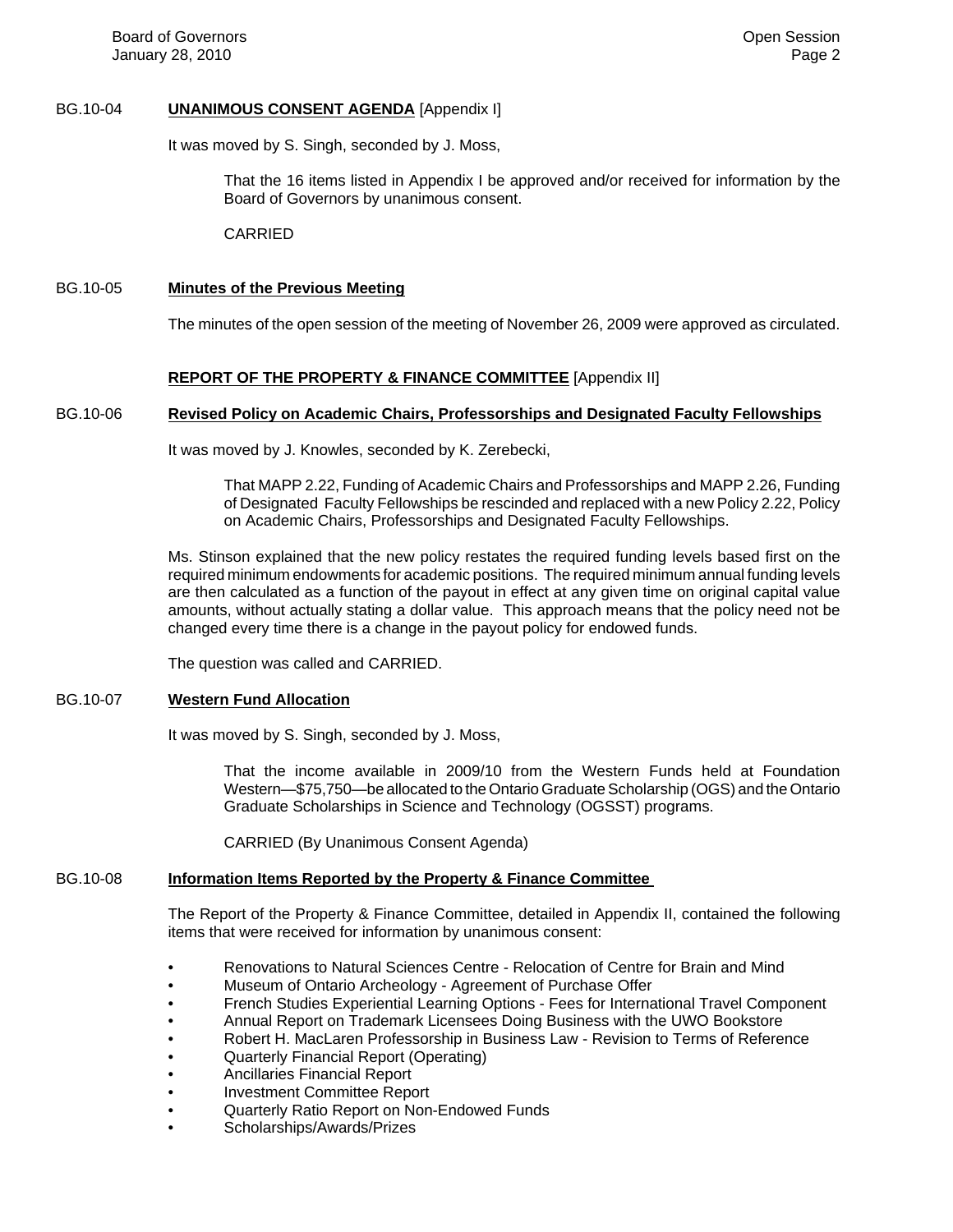# **REPORT OF THE SENIOR OPERATIONS COMMITTEE** [Appendix III]

# BG.10-09 **Board and Board Committee Meeting Schedule, 2010 - 2011**

The Board and Board Committee meeting schedule, 2010 - 2011, detailed in Appendix III, Annex 1, was received for information, by unanimous consent.

# BG.10-10 **Accessibility at Western**

As policy makers, members of the Board are required under the new Accessibility for Ontarians with Disabilities Act and the newly-approved Accessibility Standards for Customer Service, to be aware of the requirements of the new Standards. Appendix III, Annex 2 summarizes the requirements and provides information about the University's actions in response to the new requirements. This information is supplemental to the MAPP 1.47 – Accessibility at Western, approved by the Board at the November 2009 meeting.

# BG.10-11 **New Board Members**

The University of Western Ontario Alumni Association has appointed two new Board members, replacing Michele Noble and Joanne De Laurentiis. They are Jeremy Adams and Chirag Shah. Mr. Adams' term began effective January 1, 2010. Mr. Shah will join the Board on March 3, 2010.

# **ITEMS REFERRED BY SENATE** [Appendix IV]

# BG.10-12 **Information Items Reported by Senate**

Appendix IV, Items Referred by Senate, contained the following items that were received for information by unanimous consent:

- First-Year, First-Entry Undergraduate Enrolment for the Constituent University and Affiliated University Colleges
- Graduate Enrolment Plans for the Faculties for 2010-11 to 2014-15
- Report of the Academic Colleague on the December 11, 2009 meeting of the Council of Ontario Universities

# **QUESTIONS FROM MEMBERS**

# BG.10-13 **Undergraduate Enrolment**

Mr. Vander Laan remarked that to accommodate increasing demands for post-secondary education enrollment is expected to increase provincially and nationally. He asked about the financial parameters surrounding enrolment and if Western should look at a strategy to increase its undergraduate enrolment and the corresponding budget modeling. Dr. Chakma advised that increasing Western's enrolment will be reviewed, including creative ways to increase capacity. The impact on the budget depends on the number of new and incremental students. Also, other ramifications associated with increased enrolment, such as housing, must be addressed. Western must be flexible so that when the provincial government decides how it will handle the GTA expansion, for example, it can be ready to accept an increase in enrolment.

\_\_\_\_\_\_\_\_\_\_\_\_\_\_\_\_\_\_\_\_\_\_\_\_\_ \_\_\_\_\_\_\_\_\_\_\_\_\_\_\_\_\_\_\_\_\_\_\_\_\_

The meeting adjourned to the confidential session.

F. Angeletti **I. Birrell** Chair Secretary Chair Secretary Secretary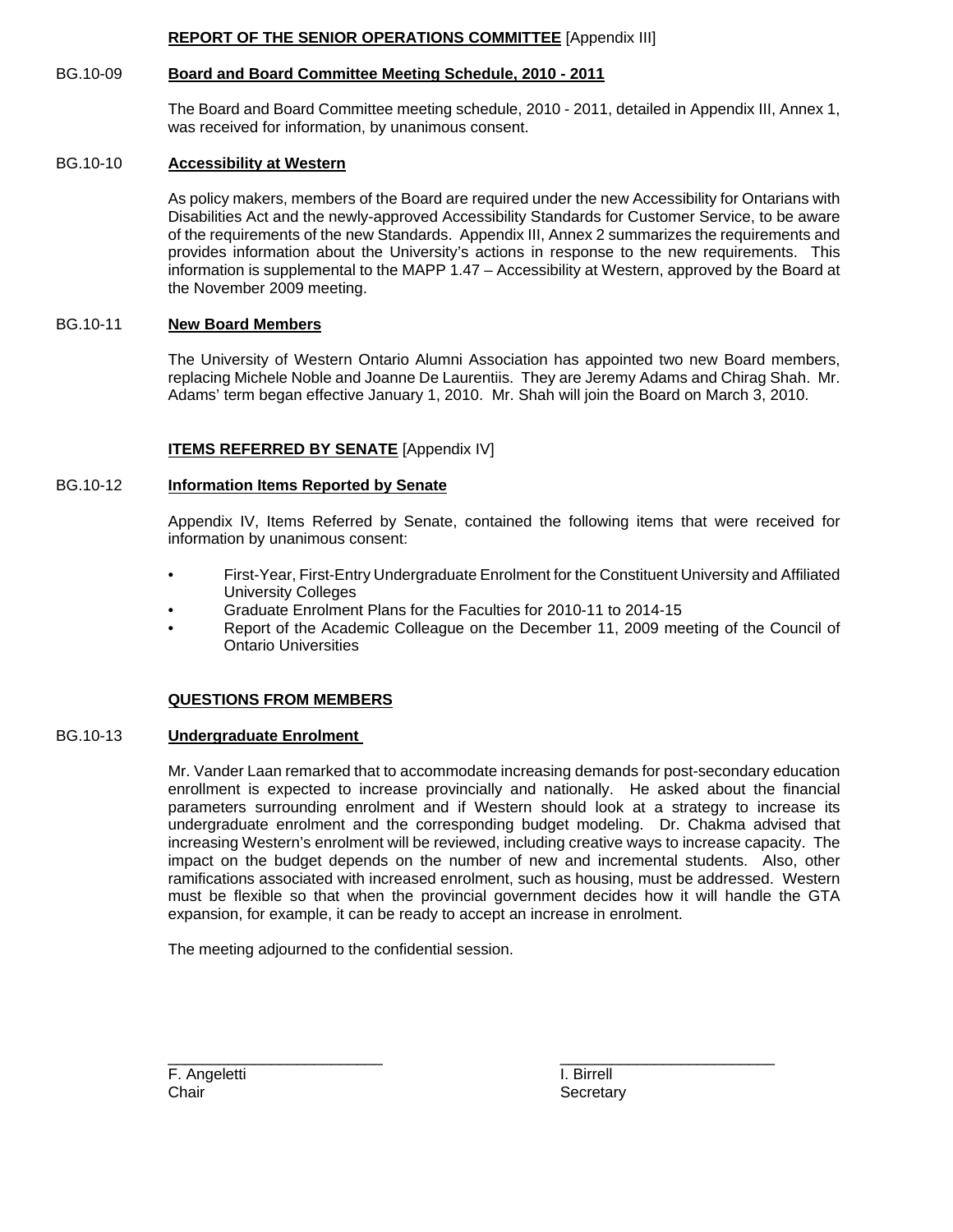#### **REMARKS FOR UWO BOARD OF GOVERNORS**

<span id="page-3-0"></span>This is my first regular meeting since being elected Chair of the Board and I am told by Irene that it is customary for a new Board Chair to make few remarks.

I feel a sense of excitement as to what we have achieved and will continue to achieve together, as a Board, in meeting the challenges before us .

I would like to thank all of you for your support and confidence in allowing me to carry out the role and duties of Chair of the UWO Board of Governors.

It goes without saying that my appointment is one of which I am extremely proud and one of which would have exceeded even my deceased mother's wildest dreams or expectations for me.

It is an honour to be chosen to lead the Board of one of the preeminent universities in the country. It is an honour for me to accept this position because I am passionate about the role this university plays in our society and I appreciate the importance of this Board and the role of the Chair in maintaining and advancing the proud traditions and stature of this great Canadian University.

This position has been held by many before me who have worked hard for our University. They have set a high standard of excellence in governance and in ensuring "the best student experience among Canada's leading research-intensive universities".

I would like to again pay a special tribute to **Michele Noble** for her hard work and contributions she made to our Board and the University.

- From a Board governance perspective, we stand in a healthy and strong position directly as a result of her strong leadership and commitment of considerable time and energy.
- One of her most significant achievements was her instrumental role and involvement in the hiring of our new President.
- Michele has left an indelible imprint of high standards to be emulated by succeeding Board Chairs. I shall strive to meet those standards.

It is no coincidence that our profile as a university is high and rightly so.

Everyone has worked hard to uphold the good standing that we enjoy.

That includes our Board, our past president Paul Davenport; senior leadership; faculty; staff; students and alumni, whose efforts and engagement have enabled Western to fulfill its aspirations as an academic leader on a national and international level.

With Amit as our President we have entered a new era of leadership and possibilities for our University.

Amit has strongly and compellingly articulated his vision of a University with global horizons and international ambitions, with recognized leadership in research and the generation of new ideas, and with the capacity to bring its academic resources to bear on some of the world's most intractable problems.

He will need help from all of us and the Western Community to take Western "to the next level".

We are indeed fortunate to have strong leadership at every level:

- Starting with Amit, Fred, Gitta, Ted, our new VP External Kevin Goldthorp; our associate VP's and senior administrative staff;
- Our academic leadership represented by the Provost and Deans;
- Our renowned and distinguished faculty;
- Dedicated staff;
- $\triangleright$  Supportive alumni;
- Engaged Students; and of course
- The leadership you all display as members of this Board.

An awareness and appreciation of our past successes and achievements, however, is not enough for the future. The success of any organisation rests on how it will change as the future changes and alters the way we all perceive and act.

It will be our collective responsibility to usher in those changes and build the strong foundation that has been provided to us.

I spoke earlier of meeting the challenges before us. While we have made great strides and achieved much success, we do have challenges that we will need to address in the next year or two.

- 1. The University has embarked on its largest fundraising campaign ever 500 million at a time of a severe recession and a rationalization of the global economy. Kelly Meighen as Chair of our Development and Fundraising Committee and Kevin as our new VP External will need all of our help now more than ever in ensuring Western achieve its fund raining results.
- 2. Transitional issues associated with;
	- $\triangleright$  Kevin Goldthorp commencing in his new role and the fundraising campaign;
	- $\triangleright$  the very difficult task of finding someone to replace Fred Longstaffe, whose term as Provost is up in July this year;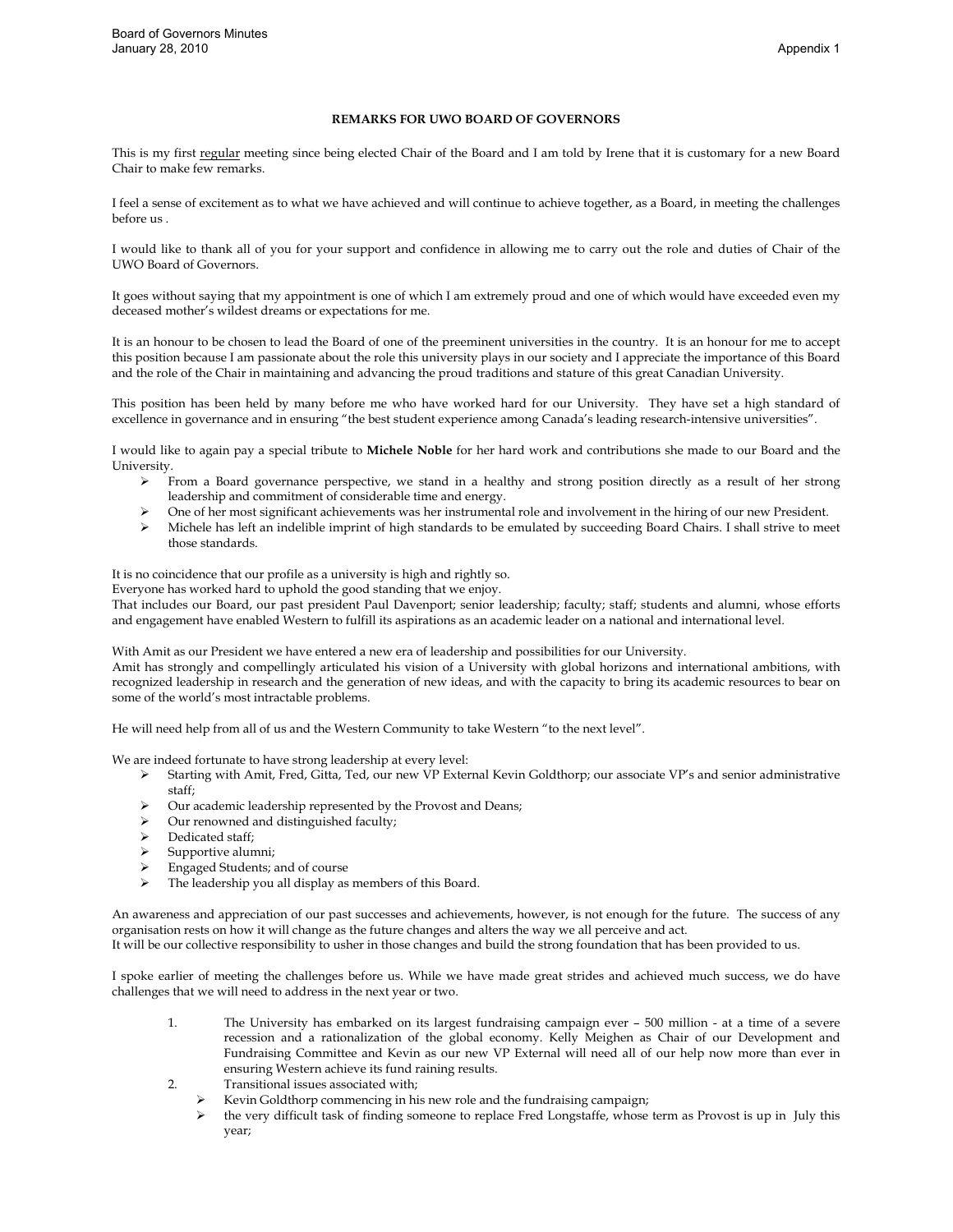- a new Dean of Medicine;
- new relationship building associated with Cliff Nordal retiring as CEO of the London Hospitals who are major partners in research and medical education;
- 3. Rationalization of Government Funding;
- 4. Expansion of the Graduate Programme;
- 5. Structural Deficits, which Keith Zerebecki, as Chair of Property and Finance Committee, will need to address with our guidance and assistance.
- 6. A Local, National and Global economy that has undergone a recession, continues to be under stress and which will impact on the University Operating budget and Revenues;
- 7. Collective Bargaining and the negotiation of renewal of Collective Agreements with both the UWO Faculty Association and the UWO Staff Association;
- 8. The ongoing prioritization of our capital is an ongoing responsibility and challenge;
- 9. Strengthening our relationship with our affiliates; and finally
- 10. Fulfilling our primary task of ensuring that our students receive the very best academic and personal development experiences at our University.

I would like to propose a theme for the Board for the upcoming year as one of "Engagement in Change".

- $\triangleright$  It is a year to embrace the changes;
	- to ensure that we are fully engaged in those changes and the decisions required to effect change; and
- $\triangleright$  to build on the opportunities and momentum created from those changes.

It is crucial that we adapt and remain in touch with many of the changes that are happening around us. We must respond to the needs of the future but always bear in mind the fundamentals of who we are and what we believe at our core.

I am well aware that you have demanding careers and busy lives. However, I will not hesitate to ask for your opinions and even for your help in areas where I feel that others have more experience or more knowledge. I will work closely with your Vice Chair, Steve Coxford, to ensure that we have your feedback, thoughts and engagement.

Any decisions we make as a Board will be as a result of changes that we have agreed and considered together.

You have many attributes and together we will be able to move forward carefully judging what is best for our University.

I look forward to what we can achieve together.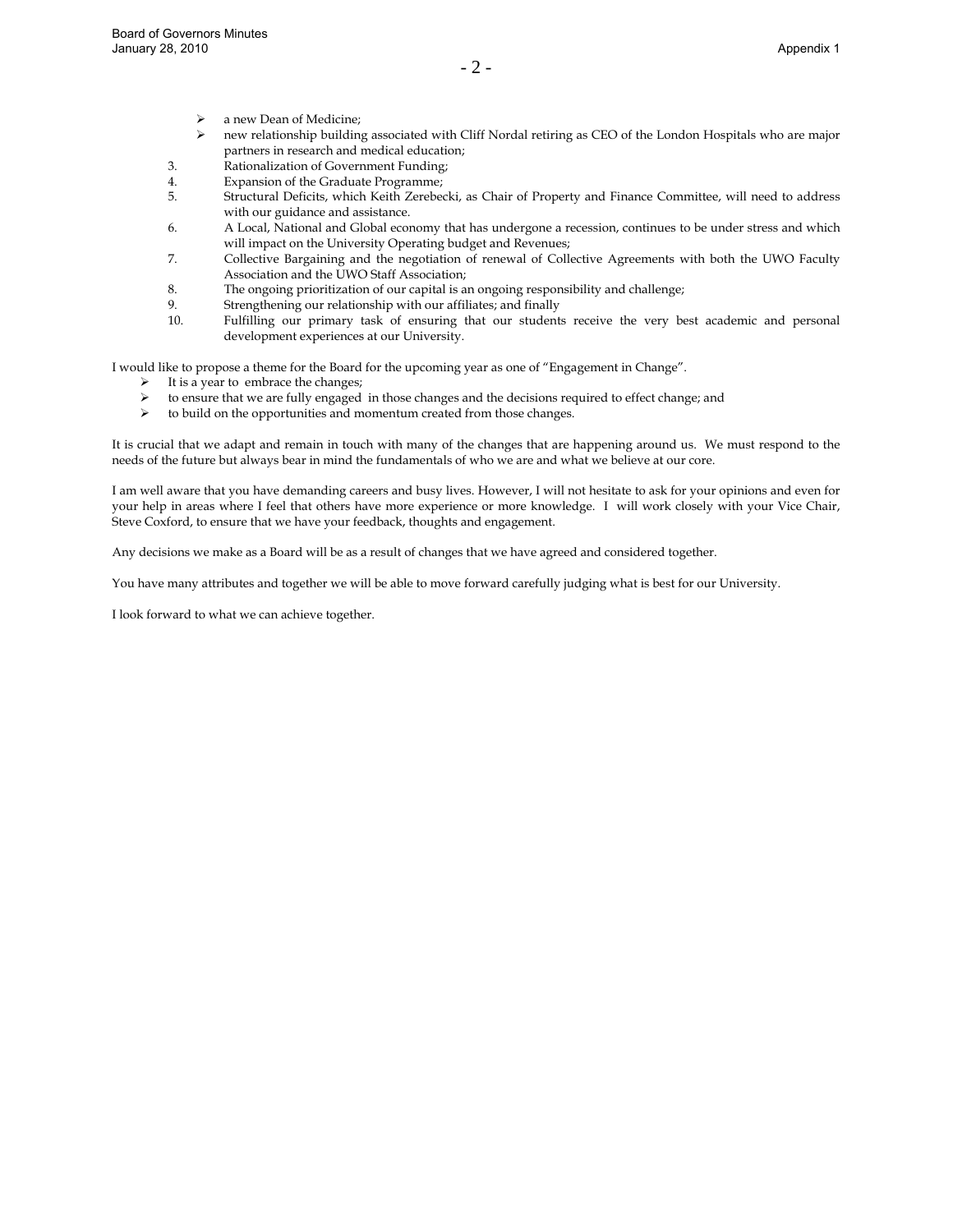<span id="page-5-0"></span>









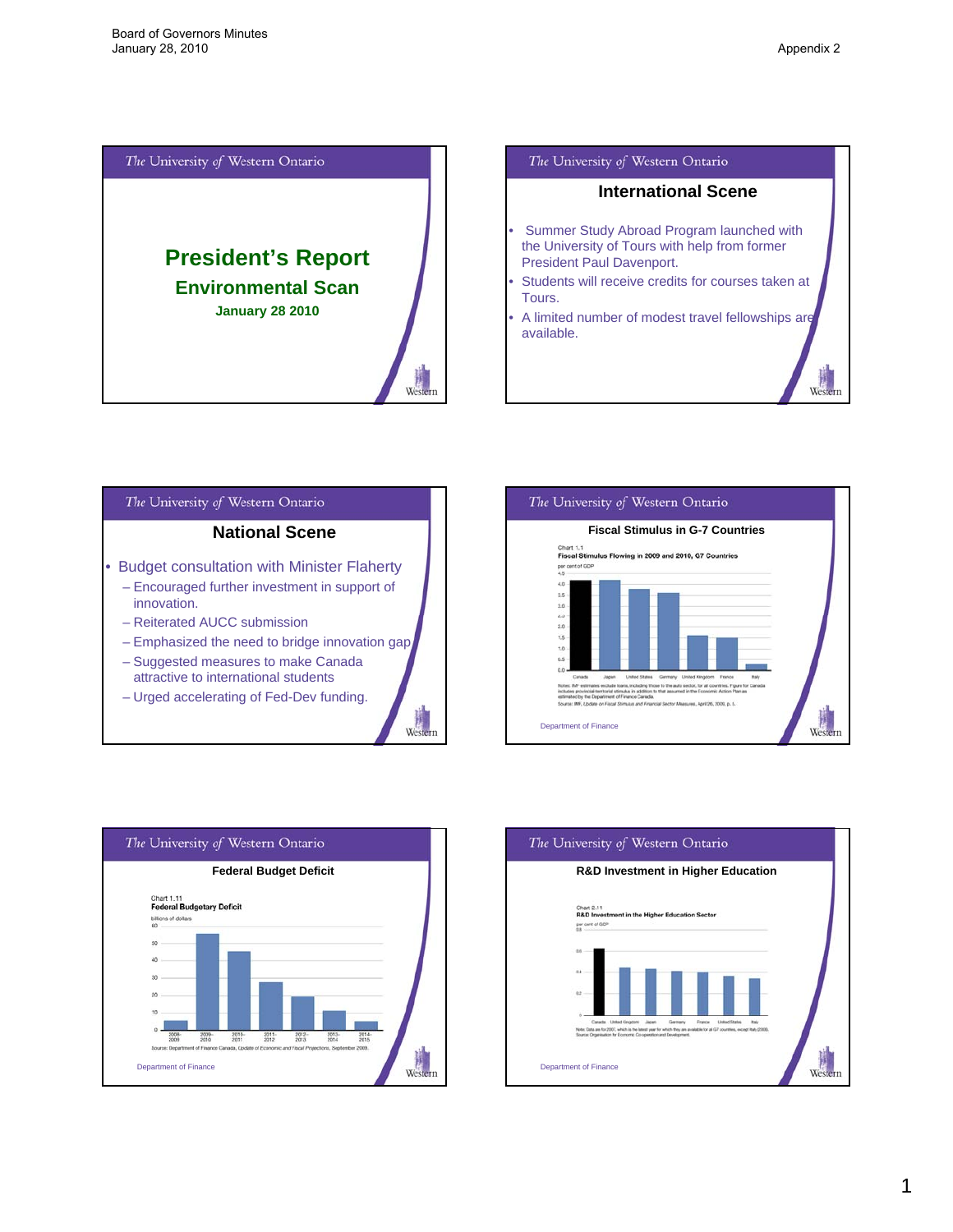









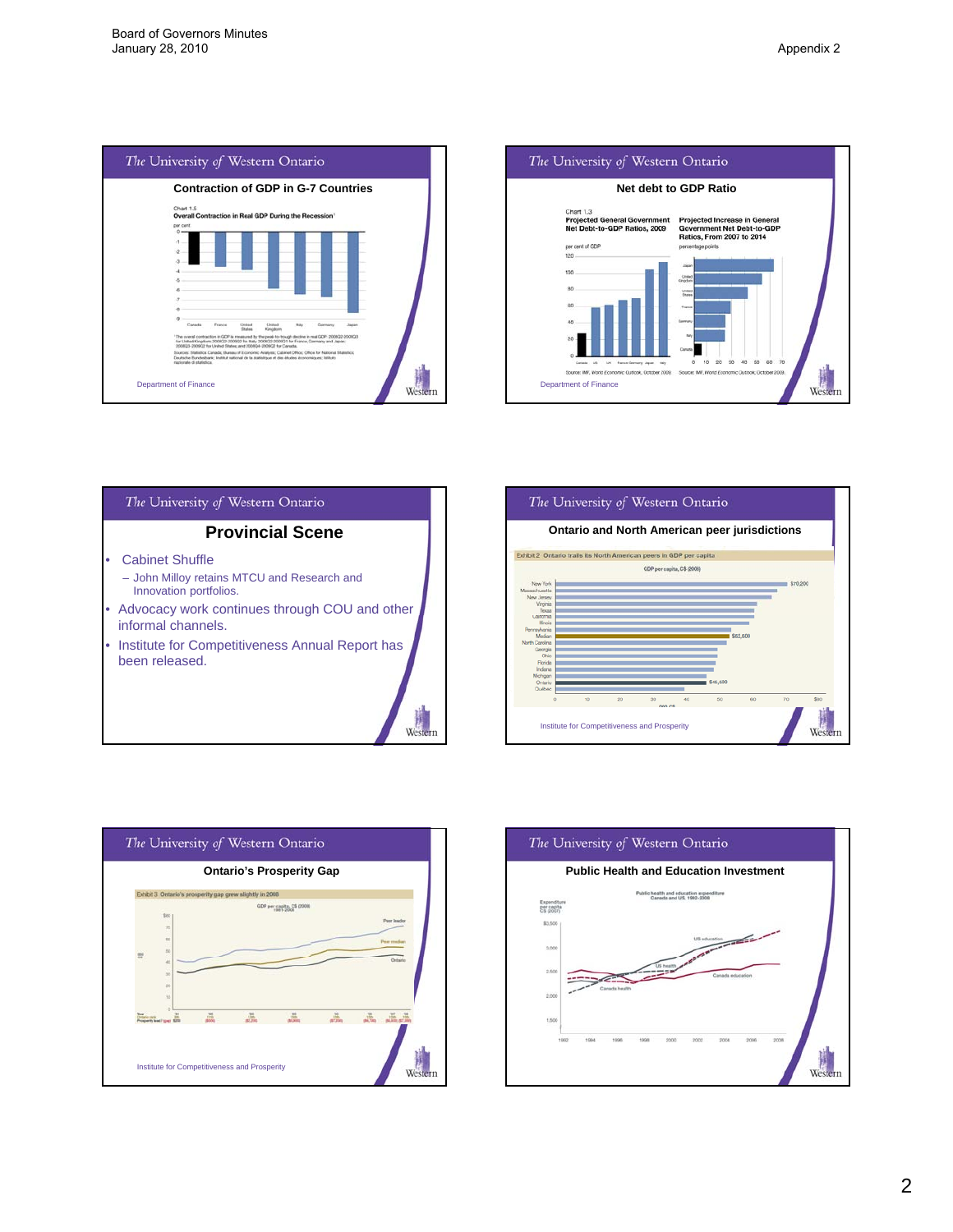









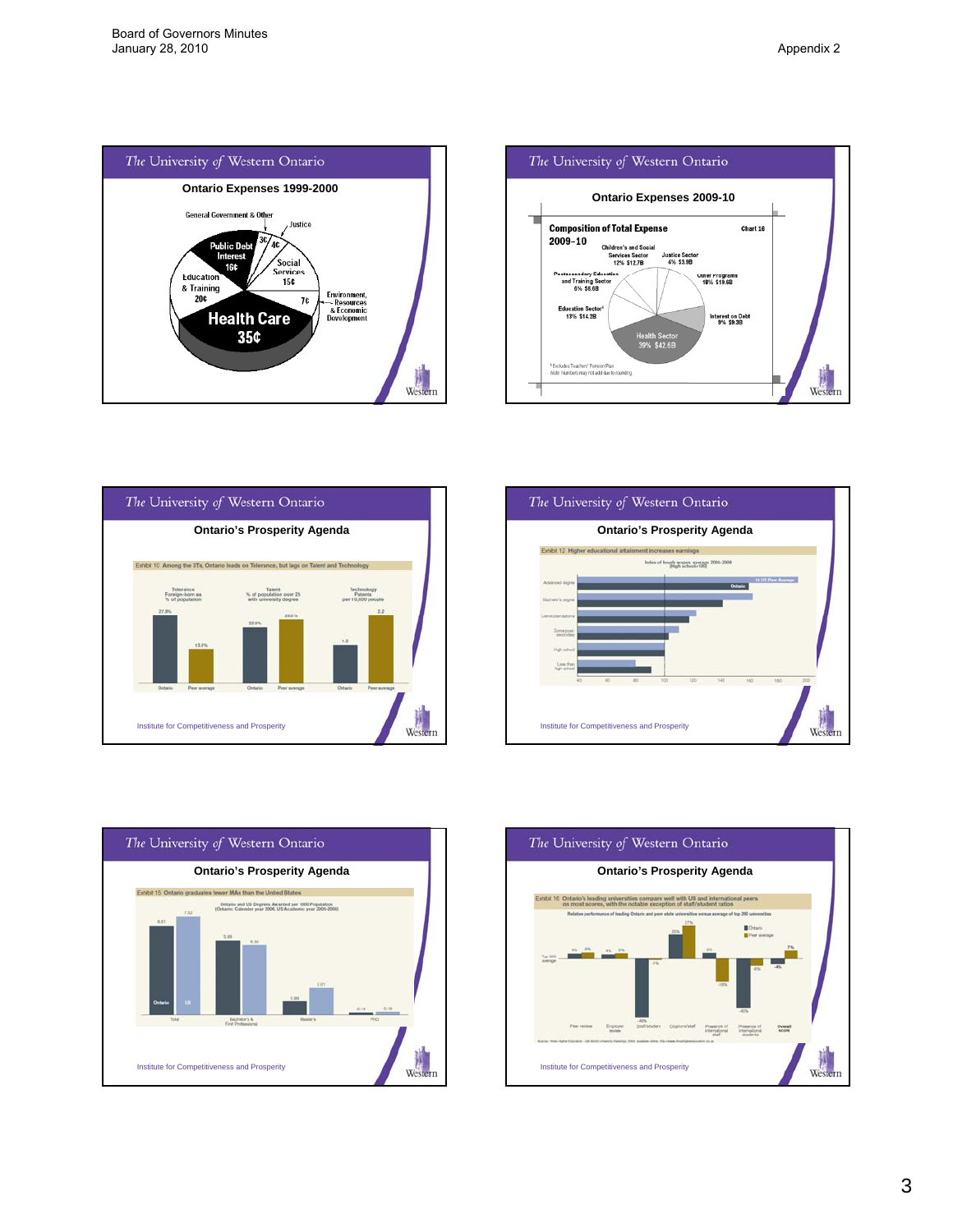West

# The University of Western Ontario

# **Campus Scene**

- Canada-US Institute Launched
	- The Centre for American Studies (Social Science)
	- The Canada-US Law Institute (Law)
	- The Lawrence Centre for Policy and Management (Ivey)
	- Faculty of Arts and Humanities
	- Faculty of Information and Media Studies

Wester

Weste

Weste

#### The University of Western Ontario

# **Campus Scene**

- ING Chair in Finance established with a \$2.5 million contribution at the Ivey School of Business.
- Hydro One Research Chair in Power Systems Engineering. (Term Chair for 5 years).

#### The University of Western Ontario

# **Endowed Chair Status**

- 37 Partially Endowed Chairs (Total capital \$53 million, ranging from \$26 K to \$2.2 million).
- A minimum of \$ 3 million is needed to endow a chair.
- Therefore, we have about 18 fully endowed chairs equivalent.



# **Endowed Chair Breakdown**

- Medicine 29
- Business 9
- Arts and Humanities, Education, Engineering, Health Sciences, Science and Social Science – 1 each.

# The University of Western Ontario

# **Campus Scene**

- OSS applications up by 4.2% (UWO Complex is up by 3.3%, Ont System is up by  $2.1\%$ )
- Constituent 1<sup>st</sup> choice is up by 8.9%, 2<sup>nd</sup> choice up by 8.1%.
- Affiliated 1<sup>st</sup> choices: Brescia up  $35.8\%$ Huron-up11.6%, Kings-up 4.3%)

# The University of Western Ontario

# **Campus Scene**

- 2010-11 Budget Planning process is underway. A preliminary proposal will be released by the Provost in February.
- Discussion on the key parameters of the next 4 year budget cycle underway.

West